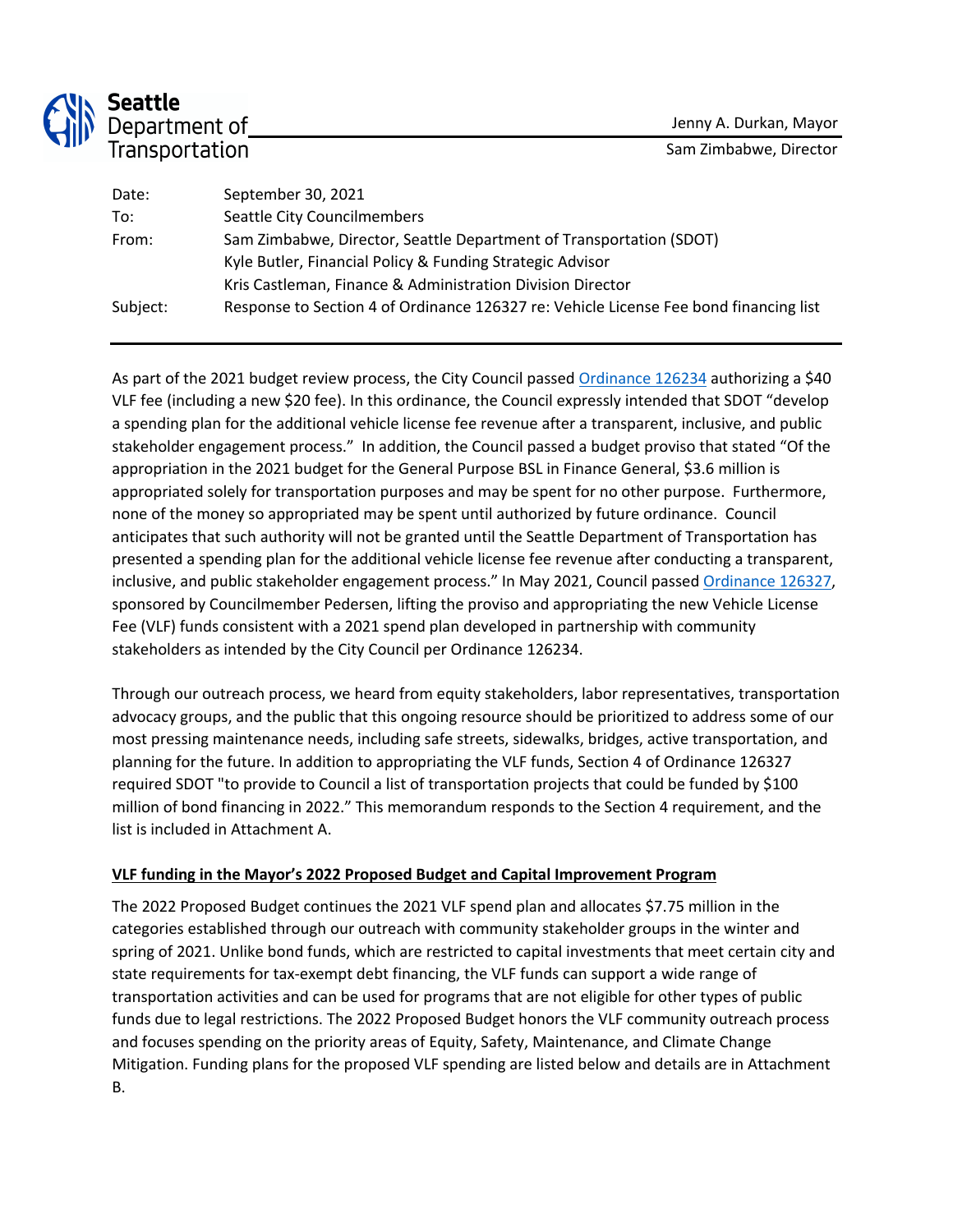## *2022 Vehicle License Fee Spend Plan*

- \$2.3 million for improving sidewalk safety
- \$2.2 million to the Vision Zero program
- \$1.9 million investment in SDOT's bridge maintenance program
- \$800,000 for maintenance of the active transportation network
- \$550,000 for a citywide Seattle transportation plan and transportation funding package preparations

Continuing the 2021 VLF spend plan into 2022 reflects SDOT's intent to continue the use of the \$20 VLF increment for these categories to support ongoing and regular programming, similar to how the initial \$20 VLF has been allocated since 2011. This regular ongoing allotment enables SDOT to plan for multiple years and leverage grants and other funds. Note that a significant focus of this proposed spending is in the areas of basic maintenance and asset preservation. If these resources were to be directed to other purposes, these critical functions would only be further underfunded.

## **Further additions to bridge maintenance in 2022 budget**

The 2022 Proposed Budget also includes \$6.425 million in enhanced capital maintenance investments in bridges:

• The 2022 budget adds \$5.25 million and an additional \$1.175 million in 2023 of Real Estate Excise Tax (REET) to replace and upgrade mechanical and electrical components of the University, Ballard, and Spokane bridges and support repairs to the 4<sup>th</sup> Avenue South Bridge (also known as  $4<sup>th</sup>$  Over Argo Bridge) to help ensure and preserve these vital connections between our bodies of water for transit, vehicular, pedestrian, and bicycle traffic.

#### **Response to Ordinance 126327 Section 4**

Ordinance 126327 Section 4 calls for SDOT to:

- Provide Council a list of transportation projects that could be funded by \$100 million in bond financing in 2022.
	- $\circ$  The list shall include a title, short description, and cost estimate for each project
	- $\circ$  The list should identify the anticipated schedule of capital expenditure by project to inform when bond issuance would be necessary.
	- o The project list shall identify a minimum of \$75 million of bridge maintenance and bridge repair projects.
	- o The project list shall be delivered to Council in writing by September 30, 2021.

SDOT has developed a project list meeting these criteria and included it in this transmittal (see Attachment A in the appendix.)

#### **City Debt Management Policy**

It is important to point out that, while debt financing can be an important tool for capital funding, there are both policy and legal constraints that limit the types of projects that are eligible for this financing approach. Debt financing has inherent tradeoffs that are closely regulated by City debt management policies to ensure that bonding is used prudently and that debt payments do not overburden future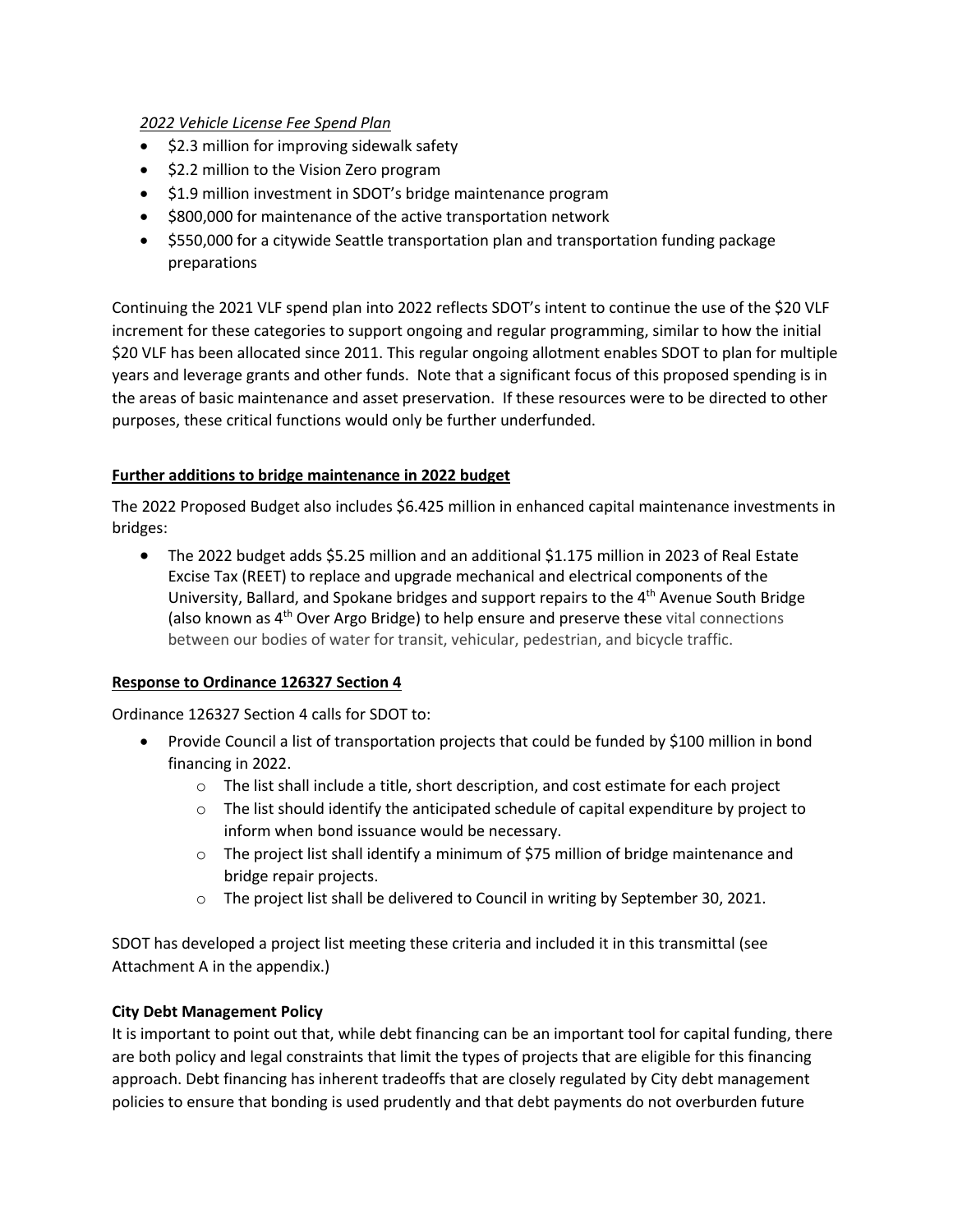budgets. To assure that debt funds long-term investments, City policy states that debt may only fund capital improvements that last longer than the term of the bond. City debt management policy only allows debt financing in cases where a project generates revenues over time that are used to retire the debt, when debt is an appropriate means to achieve a fair allocation of costs between current and future beneficiaries, or in emergencies. Moreover, the total cost of bonding should also be factored into decisions to issue debt, including interest costs and fees, which represent an opportunity cost of foregone future work. A \$100 million bond issuance in 2022 would cost approximately \$169 million over a 20-year term, consuming 100% of \$20 VLF revenues through 2042. Additional information about bonding considerations is included in Attachment C. Finally, City debt financing policies advise against encumbering revenues and incurring interest too far in advance of notice to proceed on project construction. To comply with City debt policy, bond issuances must be timed for the year that the expense will be incurred based on an achievable delivery timeline.

#### **Bond-eligible projects**

Given the considerations above, projects on the list are limited to capital projects with an estimated useful life of at least 20 years. SDOT's Roadway Structures engineers and Finance team developed the bond-eligible project list for bridges by assessing investments in our existing infrastructure that would extend asset life and could be delivered with bonded funds. The non-bridge projects were drawn from programs across SDOT, with a focus on projects that demonstrated alignment with the goals of Equity, Safety, Maintenance, and Climate Change Mitigation that were identified as the community's top priorities in the VLF's stakeholder outreach process in early 2021.

This bond-eligible project list includes bonding for both design and construction, and the schedule includes the timing of those phases. The current project cost estimates have been made at the concept planning stage based on the information that is currently known and design work may reveal needs for significant revisions to cost estimates.

The list assumes that other existing capital projects in the Capital Improvement Program will continue as planned, so the bonded project budgets and timelines were developed factoring in projected SDOT staff capacity and include funding for additional project management capacity within SDOT.

# **Anticipated schedule**

The \$100 million bond eligible list includes estimates on timing of project expenditures. A capital program of this size takes years to develop and implement and SDOT does not have \$100 million in new bond-eligible projects ready to fund in 2022. The schedule of projects in this list reflects the time necessary to evaluate alternative delivery methods, design, and construct these capital projects, along with the relative timing of when the investments in SDOT's assets would be most beneficial from an asset management perspective.

Planning project expenditures over the next five years is necessary for project delivery, and it also allows SDOT time to evaluate potential federal grant opportunities. Federal and state grant opportunities are structured in cycles that award funds in future years so grant applications made in 2022 will be seeking grant funds for 2023-26. While final passage of the Bipartisan Infrastructure Bill passed by the Senate last month would create new programs and enhance existing ones, nearly all Federal transportation